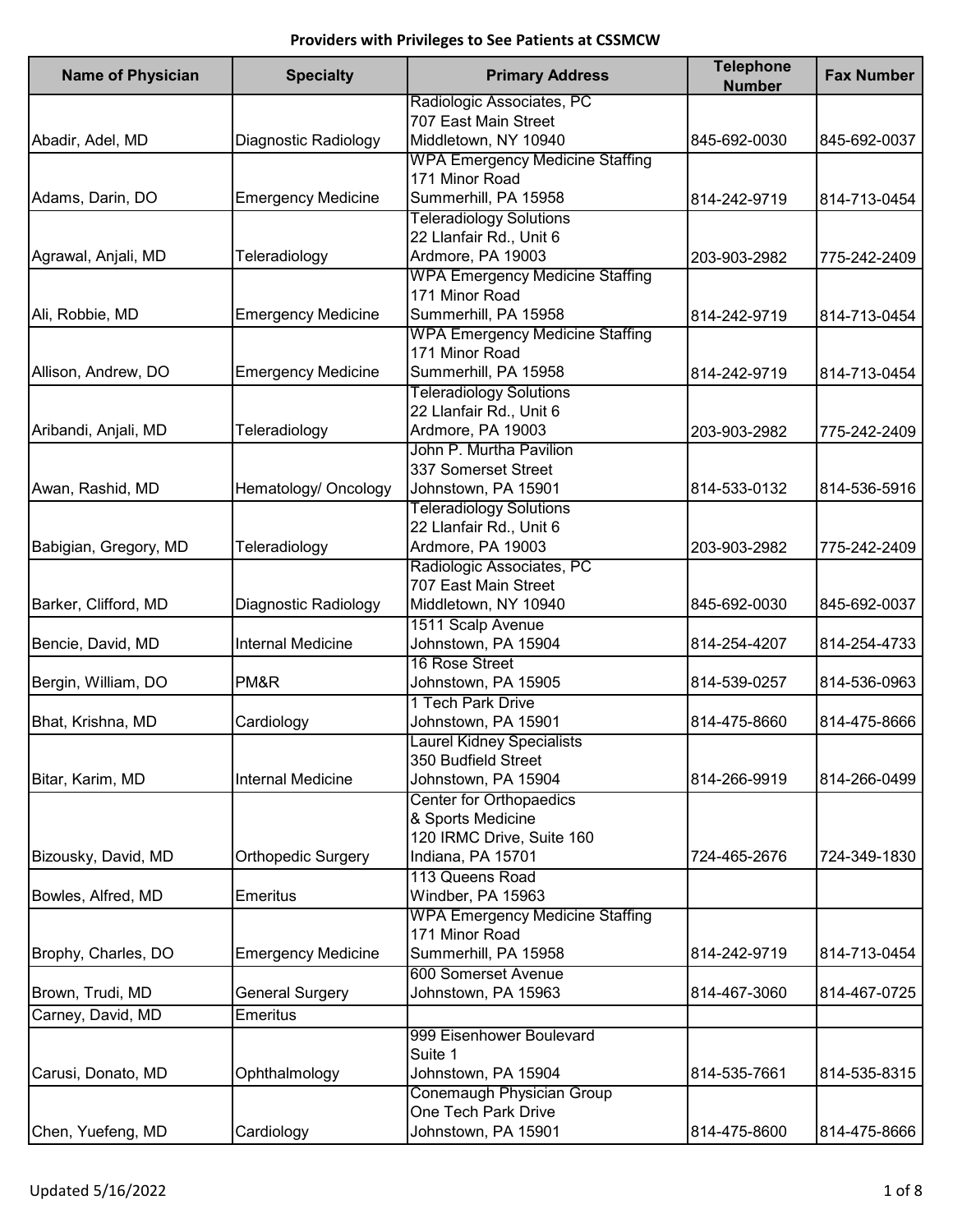|                          |                           | Radiologic Associates, PC              |              |              |
|--------------------------|---------------------------|----------------------------------------|--------------|--------------|
|                          |                           | 707 East Main Street                   |              |              |
| Cherukuri, Pallavi, MD   | Diagnostic Radiology      | Middletown, NY 10940                   | 845-692-0030 | 845-692-0037 |
|                          |                           | Radiologic Associates, PC              |              |              |
|                          |                           | 707 East Main Street                   |              |              |
| Cicchiello, Lawrence, MD | Diagnostic Radiology      | Middletown, NY 10940                   | 845-692-0030 | 845-692-0037 |
|                          |                           | <b>WPA Emergency Medicine Staffing</b> |              |              |
|                          |                           | 171 Minor Road                         |              |              |
| Clayton, Larissa, DO     | <b>Emergency Medicine</b> | Summerhill, PA 15958                   | 814-242-9719 | 814-713-0454 |
|                          |                           | Cambria/Somerset Radiology             |              |              |
|                          |                           | 239 Main Street, Suite 400             |              |              |
|                          |                           |                                        |              |              |
| Clossin, Damian, MD      | Diagnostic Radiology      | Johnstown, PA 15901                    | 814-539-5987 | 814-535-4176 |
|                          |                           | 600 Somerset Avenue                    |              |              |
| Csikos, David, MD        | <b>Internal Medicine</b>  | Windber, PA 15963                      | 814-467-3829 |              |
|                          |                           | Radiologic Associates, PC              |              |              |
|                          |                           | 707 East Main Street                   |              |              |
| Courville, Derrik, MD    | Diagnostic Radiology      | Middletown, NY 10940                   | 845-692-0030 | 845-692-0037 |
|                          |                           | Radiologic Associates, PC              |              |              |
|                          |                           | 707 East Main Street                   |              |              |
| Daly, Stephen, MD        | Diagnostic Radiology      | Middletown, NY 10940                   | 845-692-0030 | 845-692-0037 |
|                          |                           | <b>Teleradiology Solutions</b>         |              |              |
|                          |                           | 22 Llanfair Rd., Unit 6                |              |              |
| Darr, Nabeel, MD         | Teleradiology             | Ardmore, PA 19003                      | 203-903-2982 | 775-242-2409 |
|                          |                           | Ligonier Gynecology, LLC               |              |              |
|                          |                           | 113 South Fairfiled Street, Suite 2    |              |              |
| Denning, Diana, MD       | Gynecology                | Ligonier, PA 15658                     | 724-995-8537 | 724-995-8543 |
| Dhawer, Virender, MD     | <b>Emeritus</b>           |                                        |              |              |
|                          |                           | Cambria/Somerset Radiology             |              |              |
|                          |                           | 239 Main Street, Suite 400             |              |              |
| Diehl, Steven, MD        | Diagnostic Radiology      | Johnstown, PA 15901                    | 814-539-5987 | 814-535-4176 |
|                          |                           | Radiologic Associates, PC              |              |              |
|                          |                           | 707 East Main Street                   |              |              |
|                          |                           |                                        |              |              |
| Donikyan, Chris, DO      | Diagnostic Radiology      | Middletown, NY 10940                   | 845-692-0030 | 845-692-0037 |
|                          |                           | 401 12 <sup>th</sup> Street            |              |              |
| Donrovich, Paul, MD      | <b>Family Practice</b>    | Windber, PA 15963                      | 814-467-0005 | 814-509-6241 |
|                          |                           | 275 Arbutus Avenue                     |              |              |
| Eckenrode, James, MD     | <b>Emeritus</b>           | Johnstown, PA 15904                    |              |              |
|                          |                           | Teleradiology Solutions                |              |              |
|                          |                           | 22 Llanfair Rd., Unit 6                |              |              |
| Eigles, Stephen, MD      | Teleradiology             | Ardmore, PA 19003                      | 203-903-2982 | 775-242-2409 |
|                          |                           | John P. Murtha Pavilion                |              |              |
|                          |                           | 337 Somerset Street                    |              |              |
| Eisaman, Subarna, MD     | <b>Radiation Oncology</b> | Johnstown, PA 15901                    | 814-533-0106 | 814-536-5135 |
|                          |                           | Radiologic Associates, PC              |              |              |
|                          |                           | 707 East Main Street                   |              |              |
| Fisher, Lisa, MD         | Diagnostic Radiology      | Middletown, NY 10940                   | 845-692-0030 | 845-692-0037 |
|                          | Family Practice,          | 366 Bloomfield Street                  |              |              |
|                          | Emergency Medicine,       | Suite 201                              |              |              |
| Fockler, Craig, DO       | Acupuncture               | Johnstown, PA 15904                    | 814-266-5650 | 814-266-5653 |
|                          |                           | 1086 Franklin Street, Suite M400       |              |              |
| Fritz, William, MD       |                           | Johnstown, PA 15905                    | 814-534-9317 | 814-534-9715 |
|                          | Anesthesiology            |                                        |              |              |
|                          |                           | 8073 Woodsmuir Dr                      |              |              |
| Fu, Libang, MD           | Anesthesiology            | West Palm Beach, FL 33412              |              |              |
|                          |                           | 350 Budfield Street                    |              |              |
| Gadde, Suneeta, MD       | Nephrology                | Johnstown, PA 15904                    | 814-266-9919 | 814-266-0499 |
|                          |                           | 600 Franklin Street                    |              |              |
| Gella, Jyothi, MD        | <b>Internal Medicine</b>  | Johnstown, PA 15901                    | 814-539-8715 | 814-538-4026 |

Updated 5/16/2022 2 of 8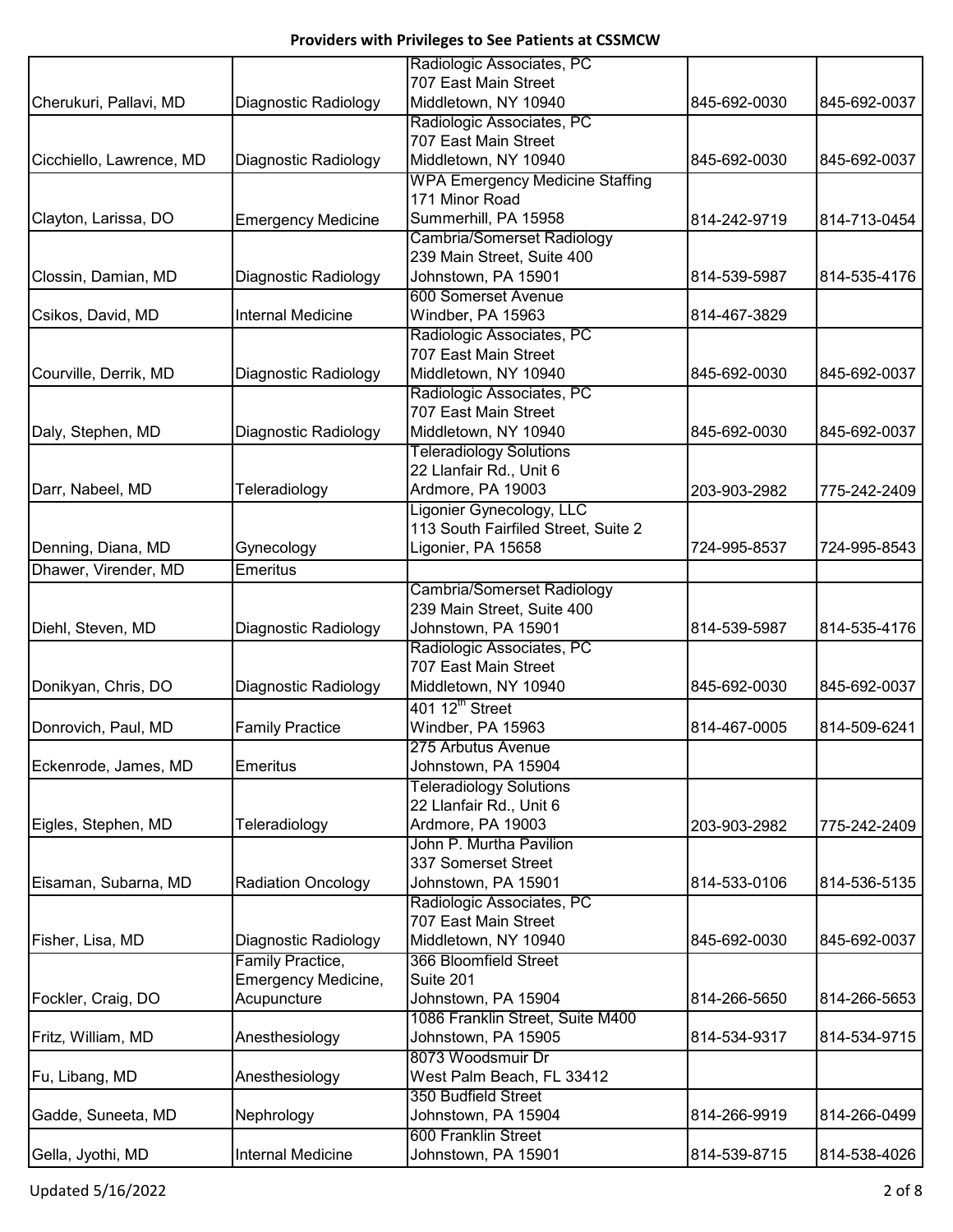|                           |                           | 600 Somerset Avenue                    |                 |              |
|---------------------------|---------------------------|----------------------------------------|-----------------|--------------|
| Goldblatt, Curtis, MD     | Pathology                 | Windber, PA 15963                      | 814-467-3133    | 814-467-3701 |
|                           |                           | <b>Cambria/Somerset Radiology</b>      |                 |              |
|                           |                           | 239 Main Street, Suite 400             |                 |              |
| Golden, Stanley, MD       | Diagnostic Radiology      | Johnstown, PA 15901                    | 814-539-5987    | 814-535-4176 |
|                           |                           | 1599 Somerset Avenue                   |                 |              |
| Gray, Jerry, MD           | <b>Internal Medicine</b>  | Windber, PA 15963                      | 814-467-5600    | 814-467-5605 |
|                           |                           | 1599 Somerset Avenue                   |                 |              |
| Gray, Patrick, MD         | <b>Internal Medicine</b>  | Windber, PA 15963                      | 814-467-5600    | 814-467-5605 |
|                           |                           | Radiologic Associates, PC              |                 |              |
|                           |                           | 707 East Main Street                   |                 |              |
| Greco, Michelle, MD       | Diagnostic Radiology      | Middletown, NY 10940                   | 845-692-0030    | 845-692-0037 |
| Guelbenzu, Nelson, MD     | <b>Emeritus</b>           |                                        |                 |              |
|                           |                           | <b>Laurel Kidney Specialists</b>       |                 |              |
|                           |                           | 350 Budfield Street                    |                 |              |
| Gurevich, Faina, MD       | Nephrology                | Johnstown, PA 15904                    | 814-266-9919    | 814-266-0499 |
|                           |                           | <b>Teleradiology Solutions</b>         |                 |              |
|                           |                           | 22 Llanfair Rd., Unit 6                |                 |              |
| Gurpinar, Ediz, MD        | Teleradiology             | Ardmore, PA 19003                      | 203-903-2982    | 775-242-2409 |
|                           |                           | Johnstown Heart & Vascular             |                 |              |
|                           |                           | 374 Theatre Drive                      |                 |              |
| Hadeed, Samir, MD         | Cardiology                | Johnstown, PA 15904                    | 814-619-4587    | 814-254-4154 |
|                           |                           | <b>Teleradiology Solutions</b>         |                 |              |
|                           |                           | 22 Llanfair Rd., Unit 6                |                 |              |
| Hal, Jeffrey T., MD       | Diagnostic Radiology      | Ardmore, PA 19003                      | 203-903-2982    | 775-242-2409 |
|                           |                           | <b>WPA Emergency Medicine Staffing</b> |                 |              |
|                           |                           | 171 Minor Road                         |                 |              |
| Hartwell, Christopher, MD | <b>Emergency Medicine</b> | Summerhill, PA 15958                   | 814-242-9719    | 814-713-0454 |
|                           |                           | 600 Somerset Avenue                    |                 |              |
| Heggere, Manjuntha, MD    | Pathology                 | Windber, PA 15963                      | 814-467-3133    | 814-467-3701 |
|                           |                           | <b>Cambria/Somerset Radiology</b>      |                 |              |
|                           |                           | 239 Main Street, Suite 400             |                 |              |
| Herbick, William, MD      | Diagnostic Radiology      | Johnstown, PA 15901                    | 814-534-3199    | 814-535-4176 |
|                           |                           | <b>WPA Emergency Medicine Staffing</b> |                 |              |
|                           |                           | 171 Minor Road                         |                 |              |
| Hinson, Joshua, DO        | <b>Emergency Medicine</b> | Summerhill, PA 15958                   | 814-242-9719    | 814-713-0454 |
|                           |                           | <b>Teleradiology Solutions</b>         |                 |              |
|                           |                           | 22 Llanfair Rd., Unit 6                |                 |              |
| Hobbie, Christopher, MD   | Teleradiology             | Ardmore, PA 19003                      | 203-903-2982    | 775-242-2409 |
|                           |                           | <b>Gray Medical Associates</b>         |                 |              |
|                           |                           | 1599 Somerset Avenue                   |                 |              |
| Hoffman, Tamara, DO       | <b>Family Practice</b>    | Windber, PA 15963                      | 814-467-5600    | 814-467-5605 |
|                           |                           | 517 Georgian Place                     | C: 973-390-8533 |              |
| Horne, Howard, MD         | Gynecology                | Somerset, PA 15501                     | O: 814-747-6897 | 610-465-9767 |
|                           |                           | <b>Teleradiology Solutions</b>         |                 |              |
|                           |                           | 22 Llanfair Rd., Unit 6                |                 |              |
| Hsu, Ariel, MD            | Diagnostic Radiology      | Ardmore, PA 19003                      | 203-903-2982    | 775-242-2409 |
|                           |                           | <b>Teleradiology Solutions</b>         |                 |              |
|                           |                           | 22 Llanfair Rd., Unit 6                |                 |              |
| Izzo, Joseph, MD          | Teleradiology             | Ardmore, PA 19003                      | 203-903-2982    | 775-242-2409 |
|                           |                           | <b>Blair Medical Associates</b>        |                 |              |
|                           |                           | 1414 9th Avenue                        |                 |              |
| Jabbour, George, MD       | Cardiology                | Altoona, PA 16601                      | 814-946-1655    | 814-949-7616 |
|                           |                           | Johnstown Heart & Vascular             |                 |              |
|                           |                           | 374 Theatre Drive                      |                 |              |
| Jovanovich, Daniel, MD    | Cardiology                | Johnstown, PA 15904                    | 814-619-4587    | 814-254-4154 |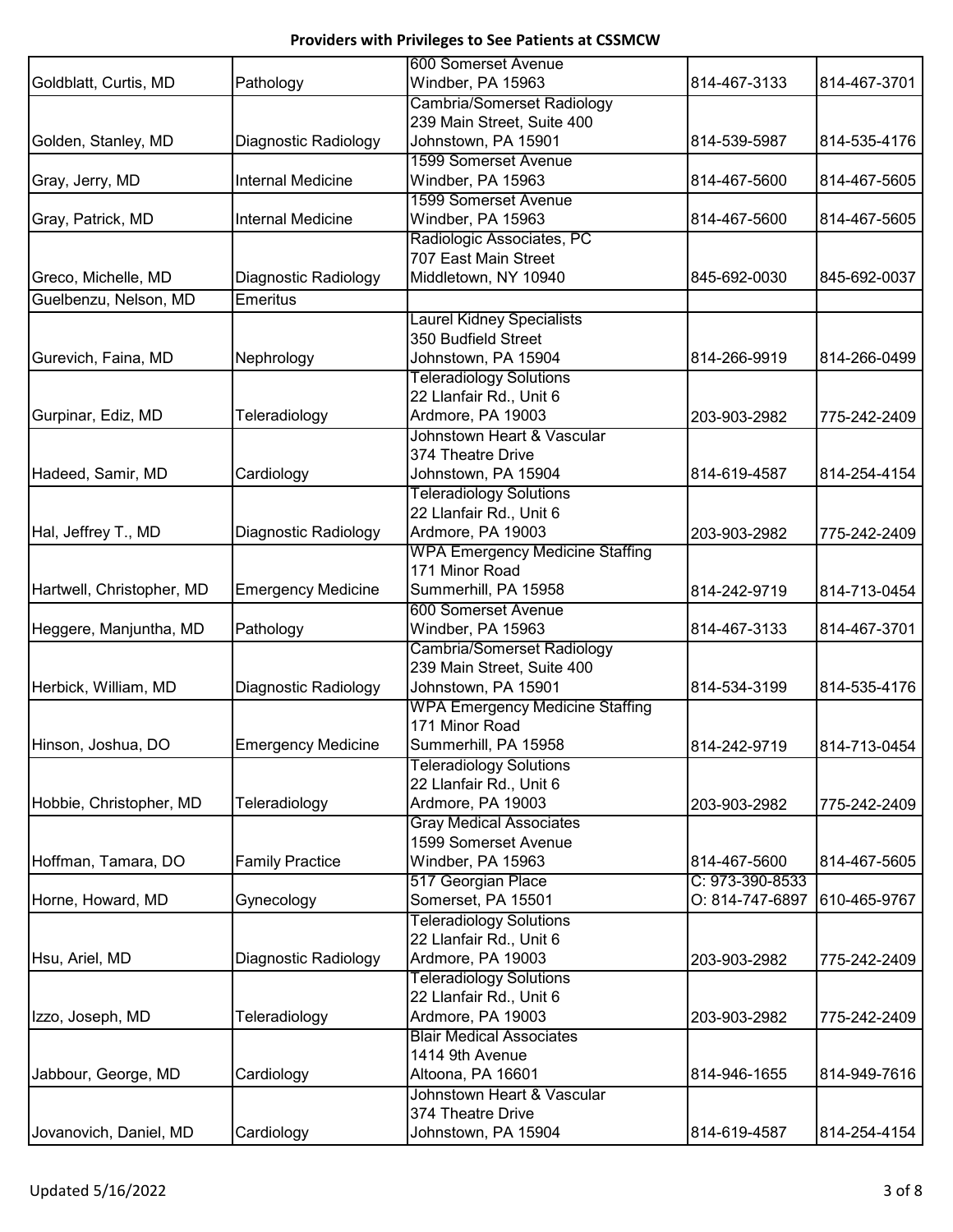|                         |                           | <b>Teleradiology Solutions</b>         |              |              |
|-------------------------|---------------------------|----------------------------------------|--------------|--------------|
|                         |                           | 22 Llanfair Rd., Unit 6                |              |              |
| Kale, Vasudha, MD       | Teleradiology             | Ardmore, PA 19003                      | 203-903-2982 | 775-242-2409 |
|                         |                           | <b>Teleradiology Solutions</b>         |              |              |
|                         |                           | 22 Llanfair Rd., Unit 6                |              |              |
| Kalyanpur, Arjun, MD    | Teleradiology             | Ardmore, PA 19003                      | 203-903-2982 | 775-242-2409 |
|                         |                           | <b>Teleradiology Solutions</b>         |              |              |
|                         |                           | 22 Llanfair Rd., Unit 6                |              |              |
| Kamath, Sanjay, MD      | Teleradiology             | Ardmore, PA 19003                      | 203-903-2982 | 775-242-2409 |
|                         |                           | Radiologic Associates, PC              |              |              |
|                         |                           | 707 East Main Street                   |              |              |
| Khalili, Michael, MD    | Diagnostic Radiology      | Middletown, NY 10940                   | 845-692-0030 | 845-692-0037 |
|                         |                           | <b>Teleradiology Solutions</b>         |              |              |
|                         |                           | 22 Llanfair Rd., Unit 6                |              |              |
| Khosla, Anil, MD        | Teleradiology             | Ardmore, PA 19003                      | 203-903-2982 | 775-242-2409 |
|                         |                           | <b>Central PA Physicians Group</b>     |              |              |
|                         |                           | 914 South 12th Street                  |              |              |
| Khoury, Ziad, MD        | Cardiology                | Altoona, PA 16602                      | 814-201-2309 | 814-201-2389 |
|                         |                           | 350 Southmont Boulevard                |              |              |
| King, Andrew, MD        | Dermatology               | Johnstown, PA 15905                    | 814-536-7045 | 814-539-3927 |
|                         |                           | <b>Cambria/Somerset Radiology</b>      |              |              |
|                         |                           | 239 Main Street, Suite 400             |              |              |
| Kramer, Gary, MD        | Diagnostic Radiology      | Johnstown, PA 15901                    | 814-539-5987 | 814-535-4176 |
|                         |                           | Radiologic Associates, PC              |              |              |
|                         |                           | 707 East Main Street                   |              |              |
| Krampert, Stephen, MD   | Diagnostic Radiology      | Middletown, NY 10940                   | 845-692-0030 | 845-692-0037 |
|                         |                           | <b>WPA Emergency Medicine Staffing</b> |              |              |
|                         |                           | 171 Minor Road                         |              |              |
| Kriger, Nathaniel, DO   | <b>Emergency Medicine</b> | Summerhill, PA 15958                   | 814-242-9719 | 814-713-0454 |
|                         |                           | <b>WPA Emergency Medicine Staffing</b> |              |              |
|                         |                           | 171 Minor Road                         |              |              |
| Lavanier, Jeffrey, MD   | <b>Emergency Medicine</b> | Summerhill, PA 15958                   | 814-242-9719 | 814-713-0454 |
|                         |                           | Radiologic Associates, PC              |              |              |
|                         |                           | 707 East Main Street                   |              |              |
| Lawson, Ivy, MD         | Diagnostic Radiology      | Middletown, NY 10940                   | 845-692-0030 | 845-692-0037 |
|                         |                           | 3107 Fairway Drive                     |              |              |
| Louton, Robert, MD      | Surgery                   | Altoona, PA 16602-4475                 | 814-949-7280 | 814-949-7283 |
|                         |                           | 1511 Scalp Avenue                      |              |              |
| Madduru, Lakshmi, MD    | <b>Family Practice</b>    | Johnstown, PA 15904                    | 814-254-4207 | 814-254-4733 |
|                         |                           | Radiologic Associates, PC              |              |              |
|                         |                           | 707 East Main Street                   |              |              |
| Magrill, Robert, MD     | Diagnostic Radiology      | Middletown, NY 10940                   | 845-692-0030 | 845-692-0037 |
| Malhotra, Vijay, MD     | Affiliate                 |                                        |              |              |
|                         |                           | Radiologic Associates, PC              |              |              |
|                         |                           | 707 East Main Street                   |              |              |
| Manansala, Artemio, MD  | Diagnostic Radiology      | Middletown, NY 10940                   | 845-692-0030 | 845-692-0037 |
|                         |                           | Radiologic Associates, PC              |              |              |
|                         |                           | 707 East Main Street                   |              |              |
| Marchione, Joseph, MD   | Diagnostic Radiology      | Middletown, NY 10940                   | 845-692-0030 | 845-692-0037 |
|                         |                           | Radiologic Associates, PC              |              |              |
|                         |                           | 707 East Main Street                   |              |              |
| Margolis, Nathaniel, MD | Diagnostic Radiology      | Middletown, NY 10940                   | 845-692-0030 | 845-692-0037 |
|                         |                           | <b>WPA Emergency Medicine Staffing</b> |              |              |
|                         |                           | 171 Minor Road                         |              |              |
| Martin, Janelle, MD     | <b>Emergency Medicine</b> | Summerhill, PA 15958                   | 814-242-9719 | 814-713-0454 |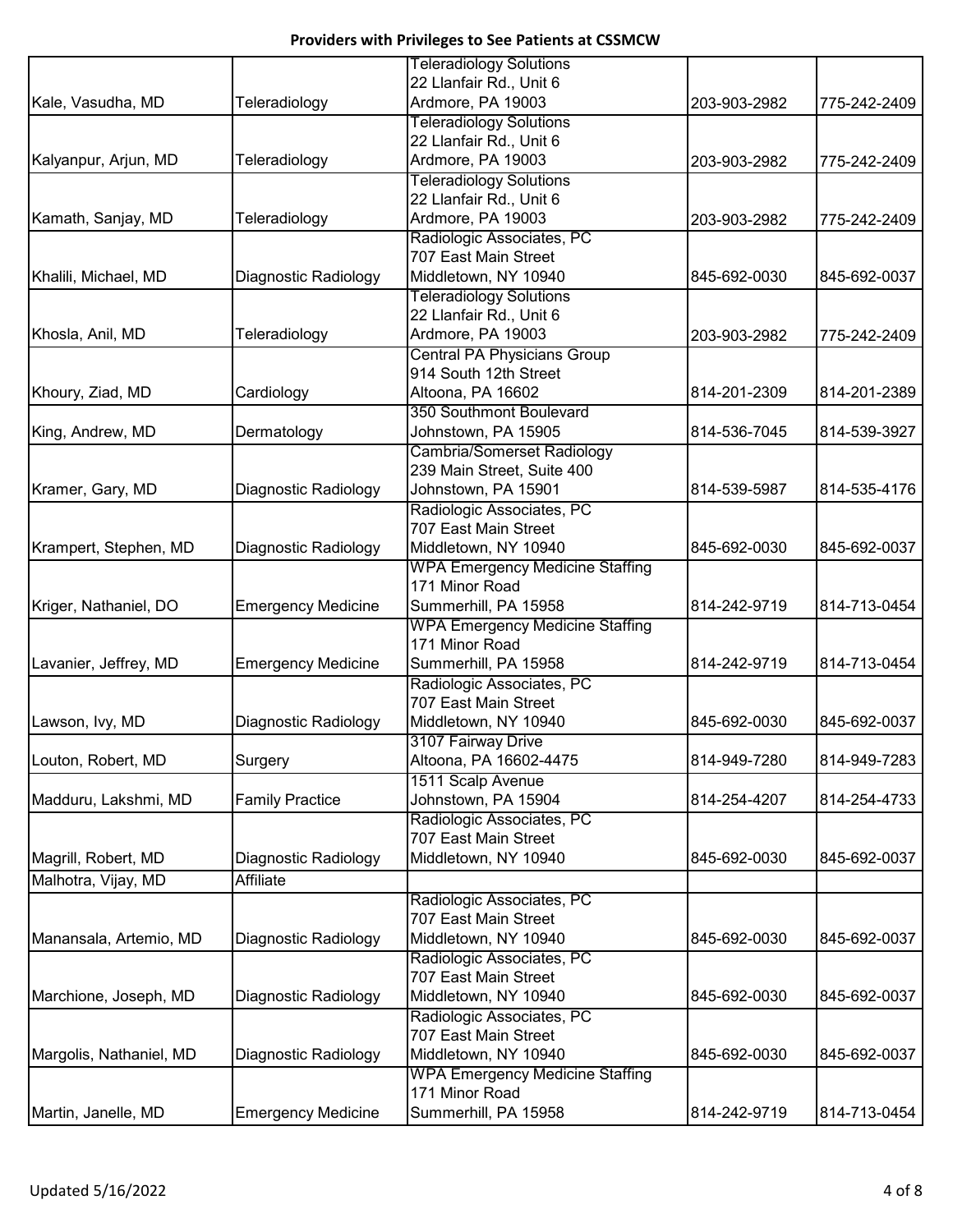|                           |                           | Radiologic Associates, PC                         |              |              |
|---------------------------|---------------------------|---------------------------------------------------|--------------|--------------|
|                           |                           | 707 East Main Street                              |              |              |
| Martynov, Alexander, MD   | Diagnostic Radiology      | Middletown, NY 10940                              | 845-692-0030 | 845-692-0037 |
|                           |                           | <b>Center for Orthopaedics</b>                    |              |              |
|                           |                           | & Sports Medicine                                 |              |              |
|                           |                           | 120 IRMC Drive, Suite 160                         |              |              |
| McKirgan, Craig, DO       | <b>Orthopedic Surgery</b> | Indiana, PA 15701                                 | 724-465-2676 | 724-349-1830 |
|                           |                           | <b>Cambria/Somerset Radiology</b>                 |              |              |
|                           |                           | 239 Main Street, Suite 400                        |              |              |
| McNiesh, Lawrence, MD     | Diagnostic Radiology      | Johnstown, PA 15901                               | 814-539-5987 | 814-535-4176 |
|                           |                           | <b>Teleradiology Solutions</b>                    |              |              |
|                           |                           | 22 Llanfair Rd., Unit 6                           |              |              |
| Medarametla, Srikanth, MD | Teleradiology             | Ardmore, PA 19003                                 | 203-903-2982 | 775-242-2409 |
|                           |                           | 600 Somerset Avenue                               |              |              |
| Moon, Taesun, DO          | <b>General Surgery</b>    | Windber, PA 15963                                 | 814-467-3653 | 814-467-3655 |
|                           |                           | Johnstown Heart & Vascular                        |              |              |
|                           | Internal Medicine -       | 374 Theatre Drive                                 |              |              |
| Mugerwa, Jude, MD         | Cardiology                | Johnstown, PA 15904                               | 814-619-4587 | 814-254-4154 |
|                           |                           | <b>Gray Medical Associates</b>                    |              |              |
|                           |                           | 1599 Somerset Avenue, Suite 1                     |              |              |
| Mulcahy, Conor, DO        | Internal Medicine         | Windber, PA 15963                                 | 814-467-5600 | 814-467-5605 |
|                           |                           | Nallin Family Health Care                         |              |              |
|                           |                           | 909 B Seton Drive                                 |              |              |
| Nallin, Eugene, MD        | <b>Family Practice</b>    | Cumberland, MD 21502                              | 301-777-5008 | 301-777-5331 |
|                           |                           | Laurel Cardiology, PC                             |              |              |
|                           |                           | 1015 Franklin Street                              |              |              |
| Nathaniel, Cyril, MD      | Cardiology                | Johnstown, PA 15905                               | 814-534-5042 | 877-501-8974 |
|                           |                           | Radiologic Associates, PC                         |              |              |
|                           |                           | 707 East Main Street                              |              |              |
| Nesheiwat, Jawad, MD      | Diagnostic Radiology      | Middletown, NY 10940                              | 845-692-0030 | 845-692-0037 |
|                           |                           | Radiologic Associates, PC                         |              |              |
|                           |                           | 707 East Main Street                              |              |              |
| Novik, Boris, MD          | Diagnostic Radiology      | Middletown, NY 10940                              | 845-692-0030 | 845-692-0037 |
|                           |                           | Radiologic Associates, PC                         |              |              |
|                           |                           | 707 East Main Street                              |              |              |
| Parikh, Tejas, MD         | Diagnostic Radiology      | Middletown, NY 10940                              | 845-692-0030 | 845-692-0037 |
|                           |                           | 600 Somerset Avenue                               |              |              |
| Patel, Gaurav, MD         | <b>Pulmonary Medicine</b> | Windber, PA 15963                                 | 814-467-3719 | 814-467-3433 |
|                           |                           |                                                   |              |              |
|                           |                           | Radiologic Associates, PC<br>707 East Main Street |              |              |
|                           |                           |                                                   |              |              |
| Patil, Vivek, MD          | Diagnostic Radiology      | Middletown, NY 10940                              | 845-692-0030 | 845-692-0037 |
|                           |                           | <b>WPA Emergency Medicine Staffing</b>            |              |              |
|                           |                           | 171 Minor Road                                    |              |              |
| Patterson, Joseph, MD     | <b>Emergency Medicine</b> | Summerhill, PA 15958                              | 814-242-9719 | 814-713-0454 |
|                           |                           | <b>WPA Emergency Medicine Staffing</b>            |              |              |
|                           |                           | 171 Minor Road                                    |              |              |
| Phulwani, Prakash, MD     | <b>Emergency Medicine</b> | Summerhill, PA 15958                              | 814-242-9719 | 814-713-0454 |
|                           |                           | <b>Imaging Consultants</b>                        |              |              |
|                           |                           | 7250 Dallas Parkway #400                          |              |              |
| Punjwani, Nooruddin, MD   | Diagnostic Radiology      | Plano, TX 75024                                   | 512-653-5622 |              |
|                           |                           | <b>WPA Emergency Medicine Staffing</b>            |              |              |
|                           |                           | 171 Minor Road                                    |              |              |
| Quiterio, Shane, MD       | <b>Emergency Medicine</b> | Summerhill, PA 15958                              | 814-242-9719 | 814-713-0454 |
|                           |                           | Radiologic Associates, PC                         |              |              |
|                           |                           | 707 East Main Street                              |              |              |
| Racanelli, Joseph, MD     | Diagnostic Radiology      | Middletown, NY 10940                              | 845-692-0030 | 845-692-0037 |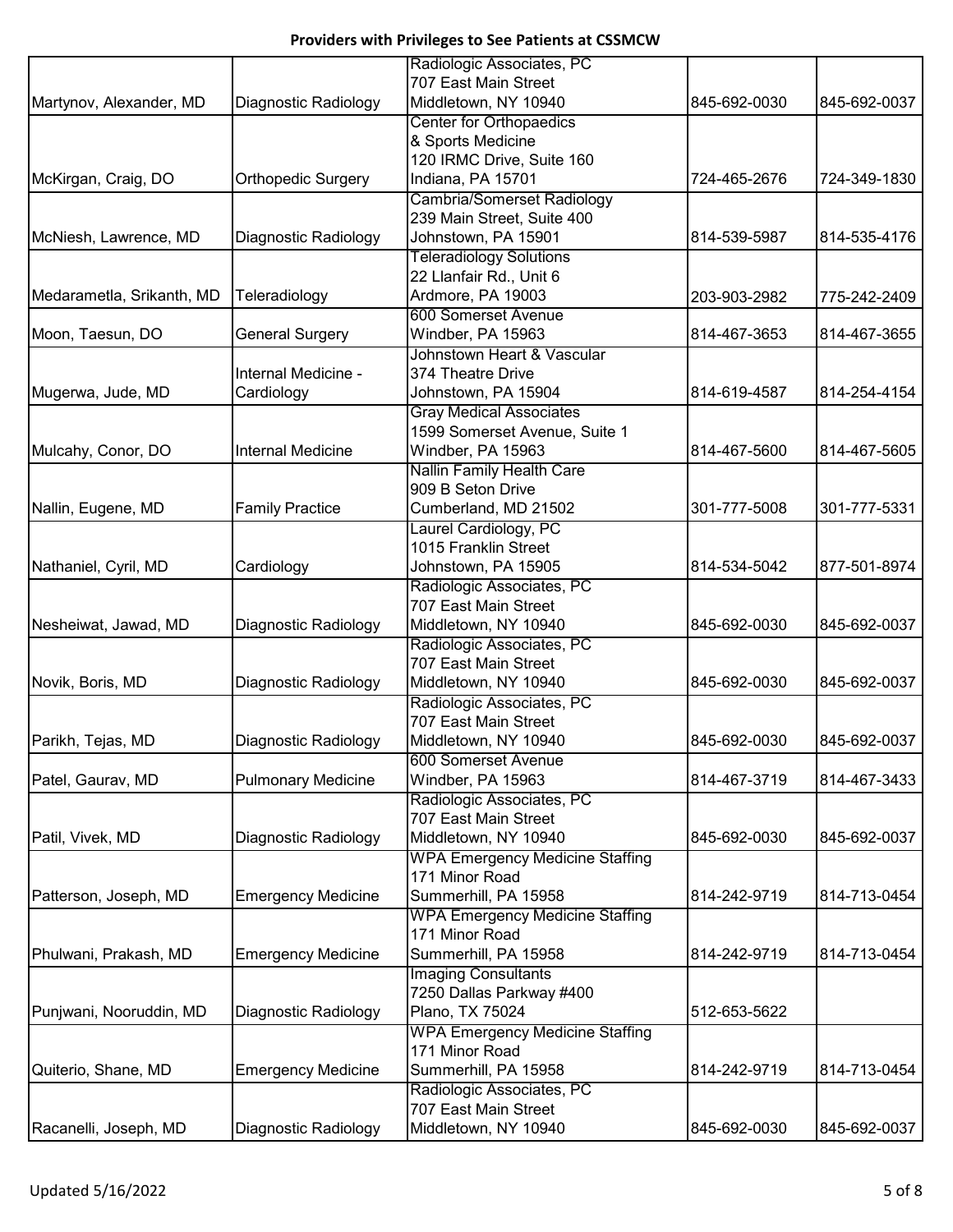|                          |                           | Oncology Hematology Assoc.               |              |              |
|--------------------------|---------------------------|------------------------------------------|--------------|--------------|
|                          | Hematology/               | 850 Hospital Road, Suite 1300            |              |              |
| Ramineni, Gopala, MD     | Oncology                  | Indiana, PA 15701-3662                   | 724-349-9444 | 724-465-4072 |
|                          |                           | <b>WPA Emergency Medicine Staffing</b>   |              |              |
|                          |                           | 171 Minor Road                           |              |              |
| Ratner, Aaron, DO        | <b>Emergency Medicine</b> | Summerhill, PA 15958                     | 814-242-9719 | 814-713-0454 |
|                          |                           | <b>Teleradiology Solutions</b>           |              |              |
|                          |                           | 22 Llanfair Rd., Unit 6                  |              |              |
| Reddy, Venkat, MD        | Teleradiology             | Ardmore, PA 19003                        | 203-903-2982 | 775-242-2409 |
|                          |                           | Radiologic Associates, PC                |              |              |
|                          |                           | 707 East Main Street                     |              |              |
| Rice, Samuel, MD         | Diagnostic Radiology      | Middletown, NY 10940                     | 845-692-0030 | 845-692-0037 |
|                          |                           | <b>WPA Emergency Medicine Staffing</b>   |              |              |
|                          |                           | 171 Minor Road                           |              |              |
| Rishor-Olney, Colton, DO | <b>Emergency Medicine</b> | Summerhill, PA 15958                     | 814-242-9719 | 814-713-0454 |
|                          |                           | 600 Somerset Avenue                      |              |              |
| Rizkalla, Waheeb, MD     | Pathology                 | Windber, PA 15963                        | 814-467-3133 | 814-467-3701 |
|                          |                           | Radiologic Associates, PC                |              |              |
|                          |                           | 707 East Main Street                     |              |              |
| Rodriquez, Luis, MD      | Diagnostic Radiology      | Middletown, NY 10940                     | 845-692-0030 | 845-692-0037 |
|                          |                           | Collaborative Imaging                    |              |              |
|                          |                           | 7250 Dallas Parkway #400                 |              |              |
| Rodriquez, Victor, MD    | Diagnostic Radiology      | Plano, TX 75024                          | 877-219-6226 |              |
|                          |                           | 430 Slater Street                        |              |              |
| Rogerson, David, MD      | <b>Emeritus</b>           | Johnstown, PA 15905                      | 814-262-3950 | 814-262-3990 |
|                          | Physical Medicine and     | 16 Rose Street                           |              |              |
| Rundorff, Robert, MD     | Rehabilitation            | Johnstown, PA 15905                      | 814-539-0257 | 814-536-0963 |
|                          |                           | <b>ARHS Somerset GI</b>                  |              |              |
|                          |                           | 126 E. Church Street, Suite 2100         |              |              |
| Saadat, Mohammad, MD     | Gastroenterology          | Somerset, PA 15501                       | 814-444-6265 | 814-444-6262 |
|                          |                           | <b>Teleradiology Solutions</b>           |              |              |
|                          |                           | 22 Llanfair Rd., Unit 6                  |              |              |
| Safvi, Amjad, MD         | Teleradiology             | Ardmore, PA 19003                        | 203-903-2982 | 775-242-2409 |
|                          |                           | <b>WPA Emergency Medicine Staffing</b>   |              |              |
|                          |                           | 171 Minor Road                           | 814-242-9719 |              |
| Sahota, Sandeep, MD      | <b>Emergency Medicine</b> | Summerhill, PA 15958                     |              | 814-713-0454 |
| Scott, Tameka, DO        |                           | 600 Somerset Avenue<br>Windber, PA 15963 | 814-467-3653 | 814-467-3655 |
|                          | <b>General Surgery</b>    | Radiologic Associates, PC                |              |              |
|                          |                           | 707 East Main Street                     |              |              |
| Schreiber, Edward, MD    | Diagnostic Radiology      | Middletown, NY 10940                     | 845-692-0030 | 845-692-0037 |
|                          |                           | Cambria/Somerset Radiology               |              |              |
|                          |                           | 239 Main Street, Suite 400               |              |              |
| Scuderi, Anthony, MD     | Diagnostic Radiology      | Johnstown, PA 15901                      | 814-539-5987 | 814-535-4176 |
|                          |                           | <b>Teleradiology Solutions</b>           |              |              |
|                          |                           | 22 Llanfair Rd., Unit 6                  |              |              |
| Sehgal, Vivek, MD        | Teleradiology             | Ardmore, PA 19003                        | 203-903-2982 | 775-242-2409 |
|                          |                           |                                          |              | 814-839-4845 |
|                          |                           | 4186 Cortland Drive                      |              | or           |
| Shoenthal, Henry, MD     | <b>Family Practice</b>    | New Paris, PA 15554                      | 814-839-4108 | 814-839-4702 |
|                          |                           | <b>600 Somerset Avenue</b>               |              |              |
| Shue, Gongliang, MD      | Anesthesiology            | Windber, PA 15963                        | 814-467-3450 | 814-467-3412 |
|                          |                           | Radiologic Associates, PC                |              |              |
|                          |                           | 707 East Main Street                     |              |              |
| Shvartzman, Arlette, MD  | Diagnostic Radiology      | Middletown, NY 10940                     | 845-692-0030 | 845-692-0037 |
|                          |                           |                                          |              |              |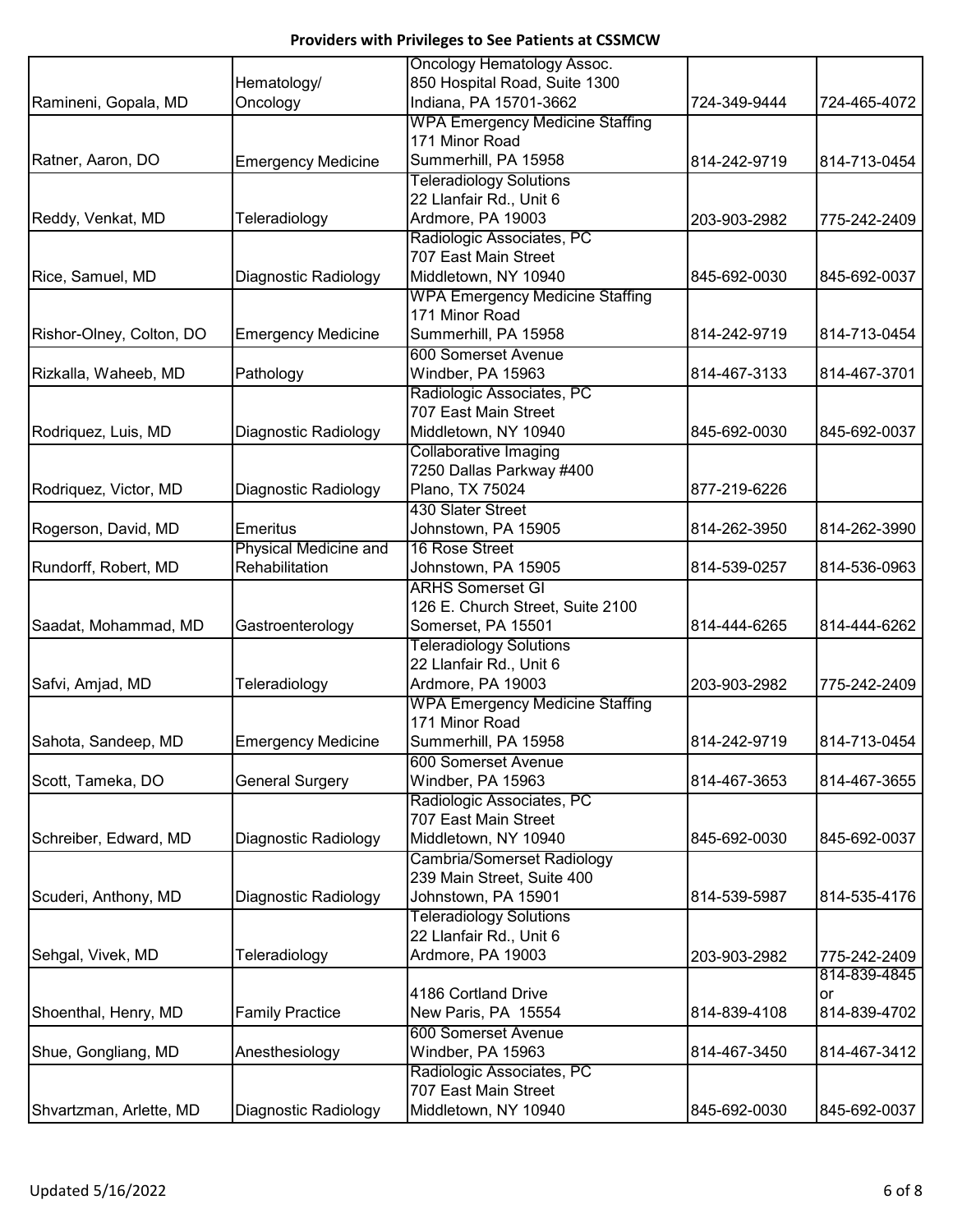| Siddiqui, Pervez, MD<br>Diagnostic Radiology<br>Middletown, NY 10940<br>845-692-0030<br>845-692-0037<br>600 Somerset Avenue<br><b>General Surgery</b><br>Windber, PA 15963<br>814-467-3060<br>814-467-3097<br>Sims, Deborah, MD<br>1 Tech Park Drive<br>Smeal, William, MD<br>Johnstown, PA 15901<br>814-475-8600<br>814-475-8666<br>Cardiology<br><b>WPA Emergency Medicine Staffing</b><br>171 Minor Road<br>Summerhill, PA 15958<br><b>Emergency Medicine</b><br>Sokoloski, Paul, MD<br>814-242-9719<br>Radiologic Associates, PC<br>707 East Main Street<br>Middletown, NY 10940<br>Solis, J. Louis, MD<br>Diagnostic Radiology<br>845-692-0030<br>845-692-0037<br><b>WPA Emergency Medicine Staffing</b><br>171 Minor Road<br><b>Emergency Medicine</b><br>Summerhill, PA 15958<br>Sotack, William, DO<br>814-242-9719<br><b>WPA Emergency Medicine Staffing</b><br>171 Minor Road<br>Summerhill, PA 15958<br><b>Emergency Medicine</b><br>814-713-0454<br>Stewart, James, MD<br>814-242-9719<br>600 Somerset Avenue<br>Stoffa, Robert, MD<br>Gastroenterology<br>Windber, PA 15963<br>814-467-3653<br>334 Bloomfield Street<br><b>Family Practice</b><br>Johnstown, PA 15904<br>814-266-8686<br>Stotler, Charles, MD<br>308 Terlyn Drive<br>Johnstown, PA 15904<br>Swansiger, Robert, MD<br><b>Emeritus</b><br>Radiologic Associates, PC<br>707 East Main Street<br>Middletown, NY 10940<br>Todisco, Victor, MD<br>Diagnostic Radiology<br>845-692-0030<br>845-692-0037<br><b>Center for Orthopaedics</b><br>& Sports Medicine<br>120 IRMC Drive, Suite 160<br>Orthopedic Surgery<br>Trale, Ronald, DO<br>Indiana, PA 15701<br>724-465-2676<br>1086 Franklin Street, Suite M400<br>Tresnicky, Christopher, DO<br>Anesthesiology<br>Johnstown, PA 15905<br>814-534-9317<br>814-534-9715<br>881 Hills Plaza Drive<br>Suite 530<br>814-419-8084<br>Trostle, Molly, DO<br><b>Internal Medicine</b><br>Ebensburg, PA 15931<br><b>Western PA Orthopedic</b><br>and Sports Medicine<br>2 Celeste Drive<br>Vena, Vincent, MD<br>Orthopedic Surgery<br>Johnstown, PA 15905<br>814-255-6781<br><b>Laurel Kidney Specialists</b><br>350 Budfield Street<br>Verbine, Anton, MD<br>Johnstown, PA 15904<br>Nephrology<br>814-266-9919<br><b>Teleradiology Solutions</b><br>22 Llanfair Rd., Unit 6<br>Wable, Sumathi, MD<br>Teleradiology<br>Ardmore, PA 19003<br>203-903-2982<br>600 Somerset Avenue<br><b>Internal Medicine</b><br>Windber, PA 15963<br>Warshel, Kelly, MD<br>814-467-3434<br><b>WPA Emergency Medicine Staffing</b><br>171 Minor Road<br>Weimer, Abram, DO<br>Summerhill, PA 15958<br><b>Emergency Medicine</b><br>814-242-9719<br><b>Cambria/Somerset Radiology</b><br>239 Main Street, Suite 400<br>Wherthey, John, DO<br>Diagnostic Radiology<br>Johnstown, PA 15901<br>814-539-5987 |  | Radiologic Associates, PC |  |
|----------------------------------------------------------------------------------------------------------------------------------------------------------------------------------------------------------------------------------------------------------------------------------------------------------------------------------------------------------------------------------------------------------------------------------------------------------------------------------------------------------------------------------------------------------------------------------------------------------------------------------------------------------------------------------------------------------------------------------------------------------------------------------------------------------------------------------------------------------------------------------------------------------------------------------------------------------------------------------------------------------------------------------------------------------------------------------------------------------------------------------------------------------------------------------------------------------------------------------------------------------------------------------------------------------------------------------------------------------------------------------------------------------------------------------------------------------------------------------------------------------------------------------------------------------------------------------------------------------------------------------------------------------------------------------------------------------------------------------------------------------------------------------------------------------------------------------------------------------------------------------------------------------------------------------------------------------------------------------------------------------------------------------------------------------------------------------------------------------------------------------------------------------------------------------------------------------------------------------------------------------------------------------------------------------------------------------------------------------------------------------------------------------------------------------------------------------------------------------------------------------------------------------------------------------------------------------------------------------------------------------------------------------------------------------------------------------------------------------------------------------------------------------------------------|--|---------------------------|--|
|                                                                                                                                                                                                                                                                                                                                                                                                                                                                                                                                                                                                                                                                                                                                                                                                                                                                                                                                                                                                                                                                                                                                                                                                                                                                                                                                                                                                                                                                                                                                                                                                                                                                                                                                                                                                                                                                                                                                                                                                                                                                                                                                                                                                                                                                                                                                                                                                                                                                                                                                                                                                                                                                                                                                                                                                    |  | 707 East Main Street      |  |
|                                                                                                                                                                                                                                                                                                                                                                                                                                                                                                                                                                                                                                                                                                                                                                                                                                                                                                                                                                                                                                                                                                                                                                                                                                                                                                                                                                                                                                                                                                                                                                                                                                                                                                                                                                                                                                                                                                                                                                                                                                                                                                                                                                                                                                                                                                                                                                                                                                                                                                                                                                                                                                                                                                                                                                                                    |  |                           |  |
|                                                                                                                                                                                                                                                                                                                                                                                                                                                                                                                                                                                                                                                                                                                                                                                                                                                                                                                                                                                                                                                                                                                                                                                                                                                                                                                                                                                                                                                                                                                                                                                                                                                                                                                                                                                                                                                                                                                                                                                                                                                                                                                                                                                                                                                                                                                                                                                                                                                                                                                                                                                                                                                                                                                                                                                                    |  |                           |  |
|                                                                                                                                                                                                                                                                                                                                                                                                                                                                                                                                                                                                                                                                                                                                                                                                                                                                                                                                                                                                                                                                                                                                                                                                                                                                                                                                                                                                                                                                                                                                                                                                                                                                                                                                                                                                                                                                                                                                                                                                                                                                                                                                                                                                                                                                                                                                                                                                                                                                                                                                                                                                                                                                                                                                                                                                    |  |                           |  |
|                                                                                                                                                                                                                                                                                                                                                                                                                                                                                                                                                                                                                                                                                                                                                                                                                                                                                                                                                                                                                                                                                                                                                                                                                                                                                                                                                                                                                                                                                                                                                                                                                                                                                                                                                                                                                                                                                                                                                                                                                                                                                                                                                                                                                                                                                                                                                                                                                                                                                                                                                                                                                                                                                                                                                                                                    |  |                           |  |
|                                                                                                                                                                                                                                                                                                                                                                                                                                                                                                                                                                                                                                                                                                                                                                                                                                                                                                                                                                                                                                                                                                                                                                                                                                                                                                                                                                                                                                                                                                                                                                                                                                                                                                                                                                                                                                                                                                                                                                                                                                                                                                                                                                                                                                                                                                                                                                                                                                                                                                                                                                                                                                                                                                                                                                                                    |  |                           |  |
| 814-713-0454<br>814-713-0454<br>814-467-3655<br>814-266-6478                                                                                                                                                                                                                                                                                                                                                                                                                                                                                                                                                                                                                                                                                                                                                                                                                                                                                                                                                                                                                                                                                                                                                                                                                                                                                                                                                                                                                                                                                                                                                                                                                                                                                                                                                                                                                                                                                                                                                                                                                                                                                                                                                                                                                                                                                                                                                                                                                                                                                                                                                                                                                                                                                                                                       |  |                           |  |
|                                                                                                                                                                                                                                                                                                                                                                                                                                                                                                                                                                                                                                                                                                                                                                                                                                                                                                                                                                                                                                                                                                                                                                                                                                                                                                                                                                                                                                                                                                                                                                                                                                                                                                                                                                                                                                                                                                                                                                                                                                                                                                                                                                                                                                                                                                                                                                                                                                                                                                                                                                                                                                                                                                                                                                                                    |  |                           |  |
|                                                                                                                                                                                                                                                                                                                                                                                                                                                                                                                                                                                                                                                                                                                                                                                                                                                                                                                                                                                                                                                                                                                                                                                                                                                                                                                                                                                                                                                                                                                                                                                                                                                                                                                                                                                                                                                                                                                                                                                                                                                                                                                                                                                                                                                                                                                                                                                                                                                                                                                                                                                                                                                                                                                                                                                                    |  |                           |  |
|                                                                                                                                                                                                                                                                                                                                                                                                                                                                                                                                                                                                                                                                                                                                                                                                                                                                                                                                                                                                                                                                                                                                                                                                                                                                                                                                                                                                                                                                                                                                                                                                                                                                                                                                                                                                                                                                                                                                                                                                                                                                                                                                                                                                                                                                                                                                                                                                                                                                                                                                                                                                                                                                                                                                                                                                    |  |                           |  |
|                                                                                                                                                                                                                                                                                                                                                                                                                                                                                                                                                                                                                                                                                                                                                                                                                                                                                                                                                                                                                                                                                                                                                                                                                                                                                                                                                                                                                                                                                                                                                                                                                                                                                                                                                                                                                                                                                                                                                                                                                                                                                                                                                                                                                                                                                                                                                                                                                                                                                                                                                                                                                                                                                                                                                                                                    |  |                           |  |
|                                                                                                                                                                                                                                                                                                                                                                                                                                                                                                                                                                                                                                                                                                                                                                                                                                                                                                                                                                                                                                                                                                                                                                                                                                                                                                                                                                                                                                                                                                                                                                                                                                                                                                                                                                                                                                                                                                                                                                                                                                                                                                                                                                                                                                                                                                                                                                                                                                                                                                                                                                                                                                                                                                                                                                                                    |  |                           |  |
|                                                                                                                                                                                                                                                                                                                                                                                                                                                                                                                                                                                                                                                                                                                                                                                                                                                                                                                                                                                                                                                                                                                                                                                                                                                                                                                                                                                                                                                                                                                                                                                                                                                                                                                                                                                                                                                                                                                                                                                                                                                                                                                                                                                                                                                                                                                                                                                                                                                                                                                                                                                                                                                                                                                                                                                                    |  |                           |  |
|                                                                                                                                                                                                                                                                                                                                                                                                                                                                                                                                                                                                                                                                                                                                                                                                                                                                                                                                                                                                                                                                                                                                                                                                                                                                                                                                                                                                                                                                                                                                                                                                                                                                                                                                                                                                                                                                                                                                                                                                                                                                                                                                                                                                                                                                                                                                                                                                                                                                                                                                                                                                                                                                                                                                                                                                    |  |                           |  |
|                                                                                                                                                                                                                                                                                                                                                                                                                                                                                                                                                                                                                                                                                                                                                                                                                                                                                                                                                                                                                                                                                                                                                                                                                                                                                                                                                                                                                                                                                                                                                                                                                                                                                                                                                                                                                                                                                                                                                                                                                                                                                                                                                                                                                                                                                                                                                                                                                                                                                                                                                                                                                                                                                                                                                                                                    |  |                           |  |
|                                                                                                                                                                                                                                                                                                                                                                                                                                                                                                                                                                                                                                                                                                                                                                                                                                                                                                                                                                                                                                                                                                                                                                                                                                                                                                                                                                                                                                                                                                                                                                                                                                                                                                                                                                                                                                                                                                                                                                                                                                                                                                                                                                                                                                                                                                                                                                                                                                                                                                                                                                                                                                                                                                                                                                                                    |  |                           |  |
|                                                                                                                                                                                                                                                                                                                                                                                                                                                                                                                                                                                                                                                                                                                                                                                                                                                                                                                                                                                                                                                                                                                                                                                                                                                                                                                                                                                                                                                                                                                                                                                                                                                                                                                                                                                                                                                                                                                                                                                                                                                                                                                                                                                                                                                                                                                                                                                                                                                                                                                                                                                                                                                                                                                                                                                                    |  |                           |  |
|                                                                                                                                                                                                                                                                                                                                                                                                                                                                                                                                                                                                                                                                                                                                                                                                                                                                                                                                                                                                                                                                                                                                                                                                                                                                                                                                                                                                                                                                                                                                                                                                                                                                                                                                                                                                                                                                                                                                                                                                                                                                                                                                                                                                                                                                                                                                                                                                                                                                                                                                                                                                                                                                                                                                                                                                    |  |                           |  |
|                                                                                                                                                                                                                                                                                                                                                                                                                                                                                                                                                                                                                                                                                                                                                                                                                                                                                                                                                                                                                                                                                                                                                                                                                                                                                                                                                                                                                                                                                                                                                                                                                                                                                                                                                                                                                                                                                                                                                                                                                                                                                                                                                                                                                                                                                                                                                                                                                                                                                                                                                                                                                                                                                                                                                                                                    |  |                           |  |
|                                                                                                                                                                                                                                                                                                                                                                                                                                                                                                                                                                                                                                                                                                                                                                                                                                                                                                                                                                                                                                                                                                                                                                                                                                                                                                                                                                                                                                                                                                                                                                                                                                                                                                                                                                                                                                                                                                                                                                                                                                                                                                                                                                                                                                                                                                                                                                                                                                                                                                                                                                                                                                                                                                                                                                                                    |  |                           |  |
|                                                                                                                                                                                                                                                                                                                                                                                                                                                                                                                                                                                                                                                                                                                                                                                                                                                                                                                                                                                                                                                                                                                                                                                                                                                                                                                                                                                                                                                                                                                                                                                                                                                                                                                                                                                                                                                                                                                                                                                                                                                                                                                                                                                                                                                                                                                                                                                                                                                                                                                                                                                                                                                                                                                                                                                                    |  |                           |  |
|                                                                                                                                                                                                                                                                                                                                                                                                                                                                                                                                                                                                                                                                                                                                                                                                                                                                                                                                                                                                                                                                                                                                                                                                                                                                                                                                                                                                                                                                                                                                                                                                                                                                                                                                                                                                                                                                                                                                                                                                                                                                                                                                                                                                                                                                                                                                                                                                                                                                                                                                                                                                                                                                                                                                                                                                    |  |                           |  |
| 724-349-1830<br>814-419-8053<br>814-255-5716<br>814-266-0499<br>775-242-2409<br>814-467-3644<br>814-713-0454<br>814-535-4176                                                                                                                                                                                                                                                                                                                                                                                                                                                                                                                                                                                                                                                                                                                                                                                                                                                                                                                                                                                                                                                                                                                                                                                                                                                                                                                                                                                                                                                                                                                                                                                                                                                                                                                                                                                                                                                                                                                                                                                                                                                                                                                                                                                                                                                                                                                                                                                                                                                                                                                                                                                                                                                                       |  |                           |  |
|                                                                                                                                                                                                                                                                                                                                                                                                                                                                                                                                                                                                                                                                                                                                                                                                                                                                                                                                                                                                                                                                                                                                                                                                                                                                                                                                                                                                                                                                                                                                                                                                                                                                                                                                                                                                                                                                                                                                                                                                                                                                                                                                                                                                                                                                                                                                                                                                                                                                                                                                                                                                                                                                                                                                                                                                    |  |                           |  |
|                                                                                                                                                                                                                                                                                                                                                                                                                                                                                                                                                                                                                                                                                                                                                                                                                                                                                                                                                                                                                                                                                                                                                                                                                                                                                                                                                                                                                                                                                                                                                                                                                                                                                                                                                                                                                                                                                                                                                                                                                                                                                                                                                                                                                                                                                                                                                                                                                                                                                                                                                                                                                                                                                                                                                                                                    |  |                           |  |
|                                                                                                                                                                                                                                                                                                                                                                                                                                                                                                                                                                                                                                                                                                                                                                                                                                                                                                                                                                                                                                                                                                                                                                                                                                                                                                                                                                                                                                                                                                                                                                                                                                                                                                                                                                                                                                                                                                                                                                                                                                                                                                                                                                                                                                                                                                                                                                                                                                                                                                                                                                                                                                                                                                                                                                                                    |  |                           |  |
|                                                                                                                                                                                                                                                                                                                                                                                                                                                                                                                                                                                                                                                                                                                                                                                                                                                                                                                                                                                                                                                                                                                                                                                                                                                                                                                                                                                                                                                                                                                                                                                                                                                                                                                                                                                                                                                                                                                                                                                                                                                                                                                                                                                                                                                                                                                                                                                                                                                                                                                                                                                                                                                                                                                                                                                                    |  |                           |  |
|                                                                                                                                                                                                                                                                                                                                                                                                                                                                                                                                                                                                                                                                                                                                                                                                                                                                                                                                                                                                                                                                                                                                                                                                                                                                                                                                                                                                                                                                                                                                                                                                                                                                                                                                                                                                                                                                                                                                                                                                                                                                                                                                                                                                                                                                                                                                                                                                                                                                                                                                                                                                                                                                                                                                                                                                    |  |                           |  |
|                                                                                                                                                                                                                                                                                                                                                                                                                                                                                                                                                                                                                                                                                                                                                                                                                                                                                                                                                                                                                                                                                                                                                                                                                                                                                                                                                                                                                                                                                                                                                                                                                                                                                                                                                                                                                                                                                                                                                                                                                                                                                                                                                                                                                                                                                                                                                                                                                                                                                                                                                                                                                                                                                                                                                                                                    |  |                           |  |
|                                                                                                                                                                                                                                                                                                                                                                                                                                                                                                                                                                                                                                                                                                                                                                                                                                                                                                                                                                                                                                                                                                                                                                                                                                                                                                                                                                                                                                                                                                                                                                                                                                                                                                                                                                                                                                                                                                                                                                                                                                                                                                                                                                                                                                                                                                                                                                                                                                                                                                                                                                                                                                                                                                                                                                                                    |  |                           |  |
|                                                                                                                                                                                                                                                                                                                                                                                                                                                                                                                                                                                                                                                                                                                                                                                                                                                                                                                                                                                                                                                                                                                                                                                                                                                                                                                                                                                                                                                                                                                                                                                                                                                                                                                                                                                                                                                                                                                                                                                                                                                                                                                                                                                                                                                                                                                                                                                                                                                                                                                                                                                                                                                                                                                                                                                                    |  |                           |  |
|                                                                                                                                                                                                                                                                                                                                                                                                                                                                                                                                                                                                                                                                                                                                                                                                                                                                                                                                                                                                                                                                                                                                                                                                                                                                                                                                                                                                                                                                                                                                                                                                                                                                                                                                                                                                                                                                                                                                                                                                                                                                                                                                                                                                                                                                                                                                                                                                                                                                                                                                                                                                                                                                                                                                                                                                    |  |                           |  |
|                                                                                                                                                                                                                                                                                                                                                                                                                                                                                                                                                                                                                                                                                                                                                                                                                                                                                                                                                                                                                                                                                                                                                                                                                                                                                                                                                                                                                                                                                                                                                                                                                                                                                                                                                                                                                                                                                                                                                                                                                                                                                                                                                                                                                                                                                                                                                                                                                                                                                                                                                                                                                                                                                                                                                                                                    |  |                           |  |
|                                                                                                                                                                                                                                                                                                                                                                                                                                                                                                                                                                                                                                                                                                                                                                                                                                                                                                                                                                                                                                                                                                                                                                                                                                                                                                                                                                                                                                                                                                                                                                                                                                                                                                                                                                                                                                                                                                                                                                                                                                                                                                                                                                                                                                                                                                                                                                                                                                                                                                                                                                                                                                                                                                                                                                                                    |  |                           |  |
|                                                                                                                                                                                                                                                                                                                                                                                                                                                                                                                                                                                                                                                                                                                                                                                                                                                                                                                                                                                                                                                                                                                                                                                                                                                                                                                                                                                                                                                                                                                                                                                                                                                                                                                                                                                                                                                                                                                                                                                                                                                                                                                                                                                                                                                                                                                                                                                                                                                                                                                                                                                                                                                                                                                                                                                                    |  |                           |  |
|                                                                                                                                                                                                                                                                                                                                                                                                                                                                                                                                                                                                                                                                                                                                                                                                                                                                                                                                                                                                                                                                                                                                                                                                                                                                                                                                                                                                                                                                                                                                                                                                                                                                                                                                                                                                                                                                                                                                                                                                                                                                                                                                                                                                                                                                                                                                                                                                                                                                                                                                                                                                                                                                                                                                                                                                    |  |                           |  |
|                                                                                                                                                                                                                                                                                                                                                                                                                                                                                                                                                                                                                                                                                                                                                                                                                                                                                                                                                                                                                                                                                                                                                                                                                                                                                                                                                                                                                                                                                                                                                                                                                                                                                                                                                                                                                                                                                                                                                                                                                                                                                                                                                                                                                                                                                                                                                                                                                                                                                                                                                                                                                                                                                                                                                                                                    |  |                           |  |
|                                                                                                                                                                                                                                                                                                                                                                                                                                                                                                                                                                                                                                                                                                                                                                                                                                                                                                                                                                                                                                                                                                                                                                                                                                                                                                                                                                                                                                                                                                                                                                                                                                                                                                                                                                                                                                                                                                                                                                                                                                                                                                                                                                                                                                                                                                                                                                                                                                                                                                                                                                                                                                                                                                                                                                                                    |  |                           |  |
|                                                                                                                                                                                                                                                                                                                                                                                                                                                                                                                                                                                                                                                                                                                                                                                                                                                                                                                                                                                                                                                                                                                                                                                                                                                                                                                                                                                                                                                                                                                                                                                                                                                                                                                                                                                                                                                                                                                                                                                                                                                                                                                                                                                                                                                                                                                                                                                                                                                                                                                                                                                                                                                                                                                                                                                                    |  |                           |  |
|                                                                                                                                                                                                                                                                                                                                                                                                                                                                                                                                                                                                                                                                                                                                                                                                                                                                                                                                                                                                                                                                                                                                                                                                                                                                                                                                                                                                                                                                                                                                                                                                                                                                                                                                                                                                                                                                                                                                                                                                                                                                                                                                                                                                                                                                                                                                                                                                                                                                                                                                                                                                                                                                                                                                                                                                    |  |                           |  |
|                                                                                                                                                                                                                                                                                                                                                                                                                                                                                                                                                                                                                                                                                                                                                                                                                                                                                                                                                                                                                                                                                                                                                                                                                                                                                                                                                                                                                                                                                                                                                                                                                                                                                                                                                                                                                                                                                                                                                                                                                                                                                                                                                                                                                                                                                                                                                                                                                                                                                                                                                                                                                                                                                                                                                                                                    |  |                           |  |
|                                                                                                                                                                                                                                                                                                                                                                                                                                                                                                                                                                                                                                                                                                                                                                                                                                                                                                                                                                                                                                                                                                                                                                                                                                                                                                                                                                                                                                                                                                                                                                                                                                                                                                                                                                                                                                                                                                                                                                                                                                                                                                                                                                                                                                                                                                                                                                                                                                                                                                                                                                                                                                                                                                                                                                                                    |  |                           |  |
|                                                                                                                                                                                                                                                                                                                                                                                                                                                                                                                                                                                                                                                                                                                                                                                                                                                                                                                                                                                                                                                                                                                                                                                                                                                                                                                                                                                                                                                                                                                                                                                                                                                                                                                                                                                                                                                                                                                                                                                                                                                                                                                                                                                                                                                                                                                                                                                                                                                                                                                                                                                                                                                                                                                                                                                                    |  |                           |  |
|                                                                                                                                                                                                                                                                                                                                                                                                                                                                                                                                                                                                                                                                                                                                                                                                                                                                                                                                                                                                                                                                                                                                                                                                                                                                                                                                                                                                                                                                                                                                                                                                                                                                                                                                                                                                                                                                                                                                                                                                                                                                                                                                                                                                                                                                                                                                                                                                                                                                                                                                                                                                                                                                                                                                                                                                    |  |                           |  |
|                                                                                                                                                                                                                                                                                                                                                                                                                                                                                                                                                                                                                                                                                                                                                                                                                                                                                                                                                                                                                                                                                                                                                                                                                                                                                                                                                                                                                                                                                                                                                                                                                                                                                                                                                                                                                                                                                                                                                                                                                                                                                                                                                                                                                                                                                                                                                                                                                                                                                                                                                                                                                                                                                                                                                                                                    |  |                           |  |
|                                                                                                                                                                                                                                                                                                                                                                                                                                                                                                                                                                                                                                                                                                                                                                                                                                                                                                                                                                                                                                                                                                                                                                                                                                                                                                                                                                                                                                                                                                                                                                                                                                                                                                                                                                                                                                                                                                                                                                                                                                                                                                                                                                                                                                                                                                                                                                                                                                                                                                                                                                                                                                                                                                                                                                                                    |  |                           |  |
|                                                                                                                                                                                                                                                                                                                                                                                                                                                                                                                                                                                                                                                                                                                                                                                                                                                                                                                                                                                                                                                                                                                                                                                                                                                                                                                                                                                                                                                                                                                                                                                                                                                                                                                                                                                                                                                                                                                                                                                                                                                                                                                                                                                                                                                                                                                                                                                                                                                                                                                                                                                                                                                                                                                                                                                                    |  |                           |  |
|                                                                                                                                                                                                                                                                                                                                                                                                                                                                                                                                                                                                                                                                                                                                                                                                                                                                                                                                                                                                                                                                                                                                                                                                                                                                                                                                                                                                                                                                                                                                                                                                                                                                                                                                                                                                                                                                                                                                                                                                                                                                                                                                                                                                                                                                                                                                                                                                                                                                                                                                                                                                                                                                                                                                                                                                    |  |                           |  |
|                                                                                                                                                                                                                                                                                                                                                                                                                                                                                                                                                                                                                                                                                                                                                                                                                                                                                                                                                                                                                                                                                                                                                                                                                                                                                                                                                                                                                                                                                                                                                                                                                                                                                                                                                                                                                                                                                                                                                                                                                                                                                                                                                                                                                                                                                                                                                                                                                                                                                                                                                                                                                                                                                                                                                                                                    |  |                           |  |
|                                                                                                                                                                                                                                                                                                                                                                                                                                                                                                                                                                                                                                                                                                                                                                                                                                                                                                                                                                                                                                                                                                                                                                                                                                                                                                                                                                                                                                                                                                                                                                                                                                                                                                                                                                                                                                                                                                                                                                                                                                                                                                                                                                                                                                                                                                                                                                                                                                                                                                                                                                                                                                                                                                                                                                                                    |  |                           |  |
|                                                                                                                                                                                                                                                                                                                                                                                                                                                                                                                                                                                                                                                                                                                                                                                                                                                                                                                                                                                                                                                                                                                                                                                                                                                                                                                                                                                                                                                                                                                                                                                                                                                                                                                                                                                                                                                                                                                                                                                                                                                                                                                                                                                                                                                                                                                                                                                                                                                                                                                                                                                                                                                                                                                                                                                                    |  |                           |  |
|                                                                                                                                                                                                                                                                                                                                                                                                                                                                                                                                                                                                                                                                                                                                                                                                                                                                                                                                                                                                                                                                                                                                                                                                                                                                                                                                                                                                                                                                                                                                                                                                                                                                                                                                                                                                                                                                                                                                                                                                                                                                                                                                                                                                                                                                                                                                                                                                                                                                                                                                                                                                                                                                                                                                                                                                    |  |                           |  |
|                                                                                                                                                                                                                                                                                                                                                                                                                                                                                                                                                                                                                                                                                                                                                                                                                                                                                                                                                                                                                                                                                                                                                                                                                                                                                                                                                                                                                                                                                                                                                                                                                                                                                                                                                                                                                                                                                                                                                                                                                                                                                                                                                                                                                                                                                                                                                                                                                                                                                                                                                                                                                                                                                                                                                                                                    |  |                           |  |
|                                                                                                                                                                                                                                                                                                                                                                                                                                                                                                                                                                                                                                                                                                                                                                                                                                                                                                                                                                                                                                                                                                                                                                                                                                                                                                                                                                                                                                                                                                                                                                                                                                                                                                                                                                                                                                                                                                                                                                                                                                                                                                                                                                                                                                                                                                                                                                                                                                                                                                                                                                                                                                                                                                                                                                                                    |  |                           |  |